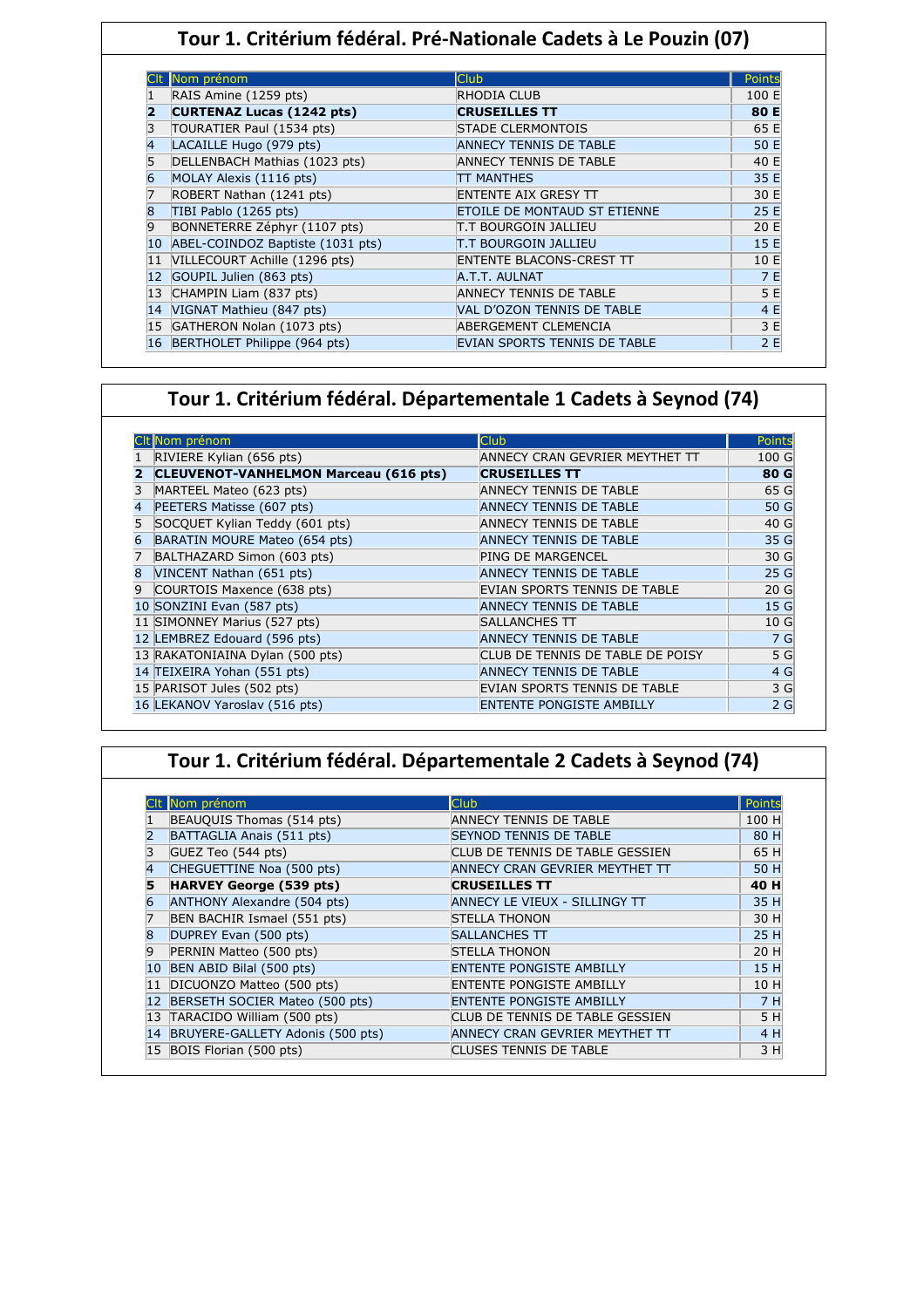## **Tour 1. Critérium fédéral. Départementale 3 Cadets à Seynod (74)**

|                   | Nom prénom                     | <b>Club</b>                      | Points |
|-------------------|--------------------------------|----------------------------------|--------|
|                   | WALCHSHOFER Adrien (500 pts)   | <b>STELLA THONON</b>             | 100 H  |
| 2                 | LI Anthony (500 pts)           | <b>ANNECY TENNIS DE TABLE</b>    | 80 H   |
| 3                 | GOLLIET Tom (500 pts)          | RUMILLY T T C                    | 65 H   |
| 4                 | CASTOR Jeremy (500 pts)        | <b>ASSOC. PONGISTE VUACHE</b>    | 50 H   |
| 5                 | FONTANI Ozven (500 pts)        | CLUB DE TENNIS DE TABLE GESSIEN  | 40 H   |
| 6                 | DAVOINE Natolin (500 pts)      | <b>RUMILLY TTC</b>               | 35 H   |
| 7                 | PASQUIER Valerian (500 pts)    | <b>SEYNOD TENNIS DE TABLE</b>    | 30 H   |
| 8                 | MOUSSA Mehdi (500 pts)         | <b>ANNECY TENNIS DE TABLE</b>    | 25 H   |
| 9                 | FAVIER BOSSON Thomas (500 pts) | <b>STELLA THONON</b>             | 20 H   |
| 10                | LECLERCQ Corentin (500 pts)    | CLUB DE TENNIS DE TABLE GESSIEN  | 15 H   |
| 11                | DOMERGUE Mael (500 pts)        | EVIAN SPORTS TENNIS DE TABLE     | 10 H   |
| $12 \overline{ }$ | JEAN Eliott (500 pts)          | <b>RUMILLY T T C</b>             | 7 H    |
|                   | PRECE Leo (502 pts)            | PING GAILLARDIN                  | 5 H    |
|                   | ERIAUD Nathan (500 pts)        | <b>PING DE MARGENCEL</b>         | 4 H    |
|                   | 15 BEYHURST Tom (500 pts)      | <b>CRUSEILLES TT</b>             | 3 H    |
|                   | ALCATRAO Thomas (500 pts)      | <b>ASSOC. PONGISTE VUACHE</b>    | 2H     |
| 17                | CONFORTO Marc (500 pts)        | CLUB DE TENNIS DE TABLE GESSIEN  | 1H     |
| 18                | GODDET Nathan (500 pts)        | CLUB DE TENNIS DE TABLE DE POISY | 1 H    |

## **Tour 1. Critérium fédéral. Départementale 1 Juniors à Seynod (74)**

|    | Nom prénom                     | <b>Club</b>                     | Points |
|----|--------------------------------|---------------------------------|--------|
|    | CURTENAZ Théo (1020 pts)       | <b>CRUSEILLES TT</b>            | 100 F  |
|    | MASSET Quentin (910 pts)       | <b>ANNECY TENNIS DE TABLE</b>   | 80 F   |
| 3  | SAUTHIER Liam (733 pts)        | <b>ANNECY TENNIS DE TABLE</b>   | 65 F   |
| 4  | LANORD Noa (803 pts)           | PAYS ROCHOIS & GENEVOIS TT 74   | 50 F   |
| 5  | KHODABAKHSH Armin (863 pts)    | EVIAN SPORTS TENNIS DE TABLE    | 40 F   |
| 6  | VALOUR Antonin (799 pts)       | <b>ANNECY TENNIS DE TABLE</b>   | 35 F   |
| 7  | MABBOUX Ewan (736 pts)         | CLUB DE TENNIS DE TABLE GESSIEN | 30 F   |
| 8  | SALTAS Yannick (663 pts)       | CLUB DE TENNIS DE TABLE GESSIEN | 25 F   |
| 9  | BOUDIN Louis (646 pts)         | <b>SEYNOD TENNIS DE TABLE</b>   | 20 F   |
| 10 | BORTOLOTTI Stanislas (617 pts) | ANNECY LE VIEUX - SILLINGY TT   | 15 F   |
| 11 | GOLLIET Hugo (845 pts)         | <b>RUMILLY T T C</b>            | 10 F   |
| 12 | BENZIANE Zaky (571 pts)        | ANNECY LE VIEUX - SILLINGY TT   | 7 F    |
| 13 | SARKIS Nicolas (558 pts)       | CLUB DE TENNIS DE TABLE GESSIEN | 5 F    |
| 14 | HUMBERT Tigran (500 pts)       | <b>SALLANCHES TT</b>            | 4 F    |
|    | 15 REYNAUD Louis (526 pts)     | <b>ANNECY TENNIS DE TABLE</b>   | 3 F    |

#### **Tour 1. Critérium fédéral. Départementale 2 Minimes à La Roche/Foron (74)**

|    | CIt Nom prénom                    | <b>Club</b>                      | Points          |
|----|-----------------------------------|----------------------------------|-----------------|
|    | HOCQ Hugo (539 pts)               | <b>STELLA THONON</b>             | 100 I           |
|    | COQUILHAT Hyacinte (534 pts)      | EVIAN SPORTS TENNIS DE TABLE     | 80 I            |
| 3  | CHATZINIKOLAOV Stergios (500 pts) | <b>STELLA THONON</b>             | 65 I            |
| 4  | <b>CALMUS Samuel (519 pts)</b>    | <b>CRUSEILLES TT</b>             | 50 I            |
|    | ANDREYS Tom (500 pts)             | ANNECY CRAN GEVRIER MEYTHET TT   | 40 I            |
|    | PANTALEO Allan (500 pts)          | PAYS ROCHOIS & GENEVOIS TT 74    | 35 I            |
|    | BONNASSIE Celio (500 pts)         | PAYS ROCHOIS & GENEVOIS TT 74    | 30 I            |
|    | MASSON Nolan (500 pts)            | PAYS ROCHOIS & GENEVOIS TT 74    | 25I             |
| 9  | GALY DESPAX Titouan (500 pts)     | <b>ANNECY TENNIS DE TABLE</b>    | 22I             |
| 10 | DE BON Louis (500 pts)            | <b>ANNECY TENNIS DE TABLE</b>    | 19 <sub>1</sub> |
| 11 | PALOT Keryann (500 pts)           | ANNECY CRAN GEVRIER MEYTHET TT   | 17 <sub>I</sub> |
|    | ARAGONES Julien (500 pts)         | <b>STELLA THONON</b>             | 15 <sub>1</sub> |
| 13 | LEBRAUD Melvyn (500 pts)          | EVIAN SPORTS TENNIS DE TABLE     | 13 <sub>1</sub> |
|    | 14 GOY Eliot (500 pts)            | CLUB DE TENNIS DE TABLE DE POISY | 11 <sub>1</sub> |
| 15 | LE BIHAN Dian (500 pts)           | STELLA THONON                    | 9 I             |
| 16 | CHAVANNE BOUCHARDY Gaby (500 pts) | <b>ANNECY TENNIS DE TABLE</b>    | 7 I             |
| 17 | FERGA Elias (500 pts)             | EVIAN SPORTS TENNIS DE TABLE     | 5 I             |
| 18 | LE CORRE Marceau (500 pts)        | <b>STELLA THONON</b>             | 4 I             |
| 19 | PETIT David (500 pts)             | <b>STELLA THONON</b>             | 3I              |
| 20 | MARCHAND Mathis (500 pts)         | <b>STELLA THONON</b>             | 2I              |

Ι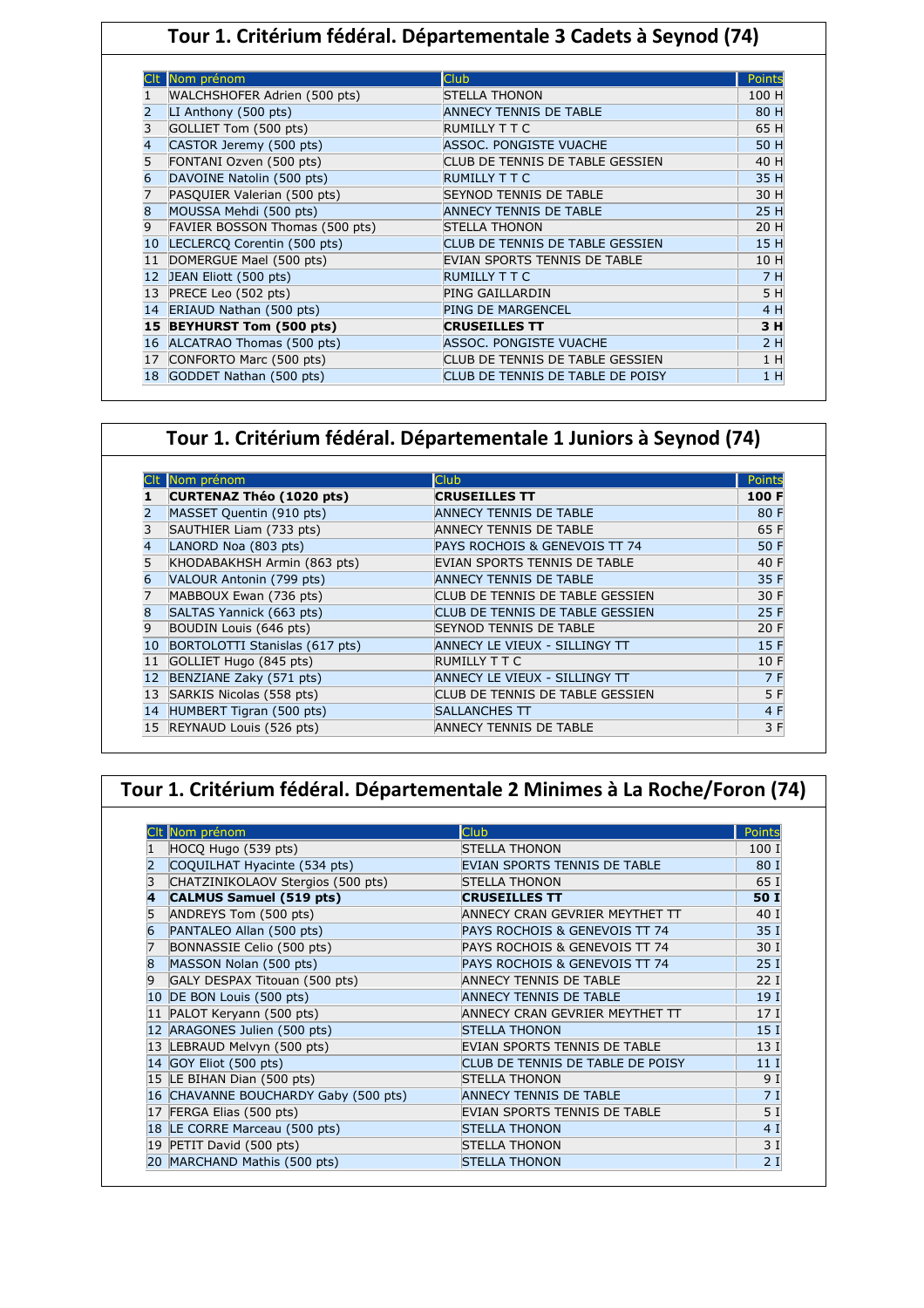## **Tour 1. Critérium fédéral. Pré-National Benjamines à Lyon 8ème (69)**

|   | Nom prénom                  | <b>Club</b>                          | Points          |
|---|-----------------------------|--------------------------------------|-----------------|
|   | FOUQUEAU Ottilie (500 pts)  | <b>TT LA TRONCHE MEYLAN GRENOBLE</b> | 100 G           |
|   | JOSSERAND Tessa (500 pts)   | <b>CRUSEILLES TT</b>                 | 80 G            |
| 3 | DAL PAN Salome (521 pts)    | <b>CENTR ISERE TT</b>                | 60 G            |
| 4 | NGUYEN THAC Marie (500 pts) | AL ECHIROLLES-EYBENS TT              | 45 G            |
|   | LAMIRAND Celine (500 pts)   | <b>TT CASTELPONTIN</b>               | 33 G            |
|   | NAINIA Mae (500 pts)        | LE TEIL OASIS TENNIS DE TABLE        | 21 <sub>G</sub> |
|   | BRETHE Mathilde (500 pts)   | <b>OLYMPIC CLUB TENNIS TABLE</b>     | 10 <sub>G</sub> |

## **Tour 1. Critérium fédéral. Départementale 1 Benjamins à La Roche/Foron (74)**

|    | Nom prénom                     | <b>Club</b>                     | Points          |
|----|--------------------------------|---------------------------------|-----------------|
|    | LAMY Félix (500 pts)           | ANNECY TENNIS DE TABLE          | 100 I           |
|    | BAUDRILLARD Théo (500 pts)     | PAYS ROCHOIS & GENEVOIS TT 74   | 80 I            |
|    | SERGENT Matteo (500 pts)       | <b>ENTENTE PONGISTE AMBILLY</b> | 65 I            |
| 4  | AINAGA Théo (500 pts)          | ANNECY CRAN GEVRIER MEYTHET TT  | 50 I            |
|    | BLANC Alix (500 pts)           | ANNECY CRAN GEVRIER MEYTHET TT  | 40 I            |
| 6  | <b>BERCHET Alex (500 pts)</b>  | <b>CRUSEILLES TT</b>            | 35 I            |
|    | GILET Marco (500 pts)          | <b>ENTENTE PONGISTE AMBILLY</b> | 30 I            |
|    | GROSS Arthur (500 pts)         | PING GAILLARDIN                 | 25I             |
| 9  | AMADO Alexandre (500 pts)      | <b>ANNECY TENNIS DE TABLE</b>   | 20I             |
| 10 | THIRVAUDEY Sylvain (500 pts)   | ANNECY CRAN GEVRIER MEYTHET TT  | 15 <sub>1</sub> |
| 11 | BERTRAND Lény (500 pts)        | CLUB DE TENNIS DE TABLE GESSIEN | 10 I            |
| 12 | LIU Yue yan (500 pts)          | <b>ENTENTE PONGISTE AMBILLY</b> | 7 I             |
| 13 | HILLAIREAUD Matthieu (500 pts) | <b>ENTENTE PONGISTE AMBILLY</b> | 5 <sub>I</sub>  |
| 14 | PELLET MANY Kelya (500 pts)    | <b>ENTENTE PONGISTE AMBILLY</b> | 4 I             |
| 15 | GUITARD Joris (500 pts)        | ANNECY LE VIEUX - SILLINGY TT   | 3I              |
| 16 | OUM-LOIRE Gabriel (500 pts)    | ANNECY CRAN GEVRIER MEYTHET TT  | 2I              |

|    | Nom prénom                    | <b>Club</b>                      | Points |  |
|----|-------------------------------|----------------------------------|--------|--|
|    | PUTTBRESE Julien (1513 pts)   | ANNECY CRAN GEVRIER MEYTHET TT   | 100 E  |  |
|    | DENIGER Etienne (1339 pts)    | ANNECY CRAN GEVRIER MEYTHET TT   | 80 E   |  |
|    | CLATAUD Julien (1517 pts)     | SALLANCHES TT                    | 65 E   |  |
|    | LEROY Marc (1594 pts)         | TT LES GECKOS                    | 50 E   |  |
|    | GARNI Arnaud (1267 pts)       | <b>TT LES GECKOS</b>             | 40 E   |  |
|    | MASSON Solange (1214 pts)     | <b>CLUSES TENNIS DE TABLE</b>    | 35 E   |  |
|    | FOREL Laurent (1178 pts)      | <b>CLUSES TENNIS DE TABLE</b>    | 30 E   |  |
|    | <b>DREUX David (1216 pts)</b> | <b>CRUSEILLES TT</b>             | 25 E   |  |
|    | BARDOU Sébastien (1193 pts)   | CLUSES TENNIS DE TABLE           | 20 E   |  |
| 10 | PHILIPPE Patrick (1177 pts)   | <b>SEYNOD TENNIS DE TABLE</b>    | 15 E   |  |
|    | HOUSIAUX Olivier (1185 pts)   | CLUB DE TENNIS DE TABLE DE POISY | 10 E   |  |
| 12 | JULLIARD Franck (1168 pts)    | <b>STELLA THONON</b>             | 7E     |  |
| 13 | WEISSE Mickael (1321 pts)     | CLUB DE TENNIS DE TABLE DE POISY | 5 E    |  |
| 14 | COURBON Régis (1227 pts)      | <b>STELLA THONON</b>             | 4 E    |  |
| 15 | BOUCHET Alain (1161 pts)      | <b>TT LES GECKOS</b>             | 3 E    |  |